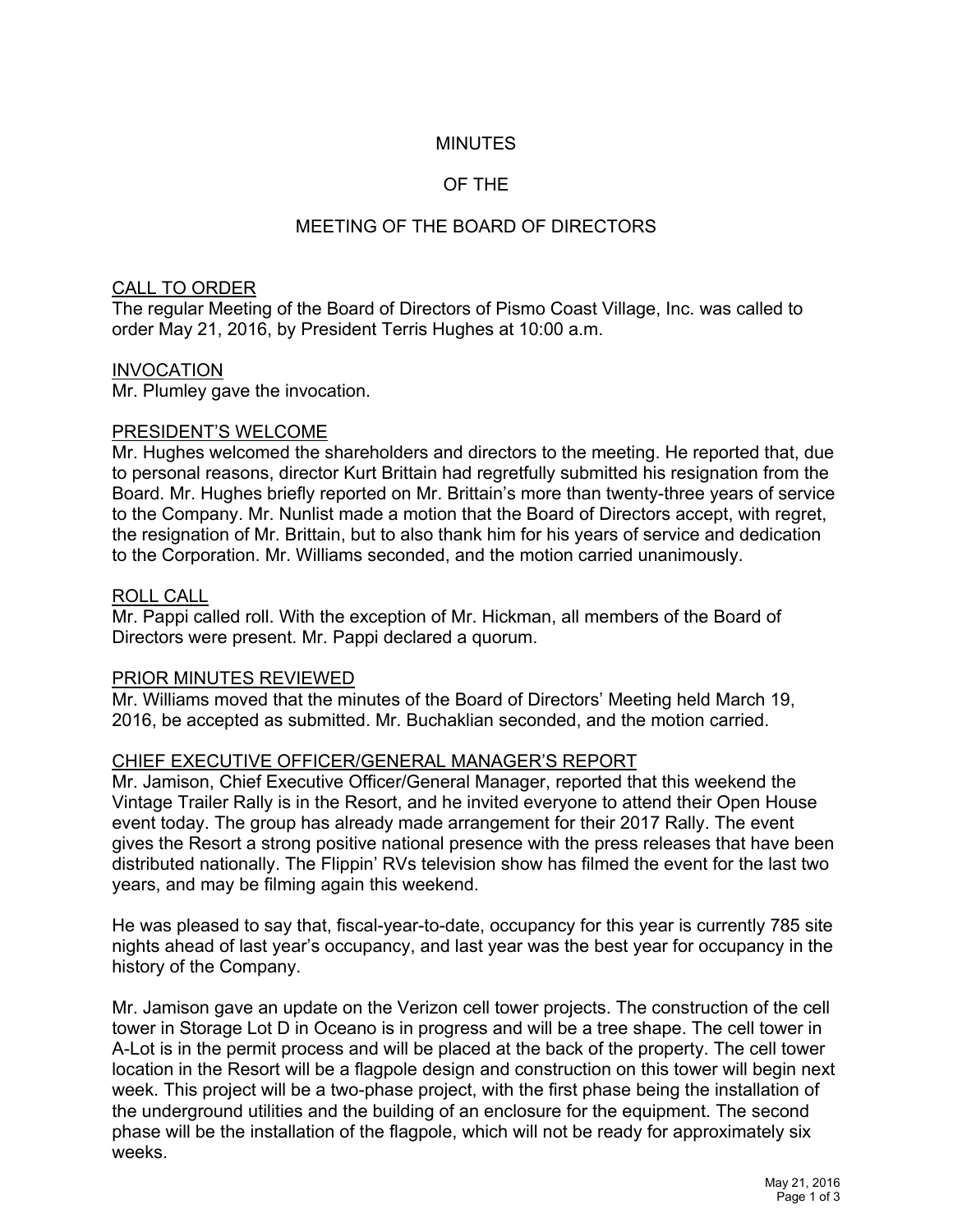Mr. Jamison reported that, in January and again in March, the local area had extreme wind conditions during the night which resulted in eight trees coming down that damaged several RVs. Our arborist came in after the January storm and did a review of the trees in the Resort and recommended the removal of approximately thirty trees. Based on her recommendation, at the May meeting the Board made the decision to remove any large trees that could be potentially dangerous. Approximately 75 trees have been taken out since January. At the March Board meeting, arborist Carolyn Leach gave a presentation to the Board on the tree program used for the Resort over the last thirty years. Considerable time has been spent reviewing the different varieties of trees that could be planted in the resort to replace those that were removed and where to plant them. The intensive tree removal has affected the timing of other projects planned for this year. We are planning to plant a few new trees on the south side prior to the summer season. He expressed his appreciation for the patience and support of our directors, shareholders and guests that were affected during this project.

He gave an update on the easement for the City of Pismo Beach's new lift station location in Storage Lot A. It was recently determined that the financial institution that was going to be a signer on the agreement no longer has to be a signer, and we are working on a reconveyance of that property back to Pismo Coast Village. Once that is completed, we will sign the easement agreement. We expect that the City will probably move forward with the construction of the lift station next year.

Mr. Jamison acknowledged the twenty-five years of service to the Company by recording secretary Terri Braun. On behalf of the Board of Directors, Mr. Hughes congratulated her on her twenty-five years of service and dedication to the Company.

## EXECUTIVE AND PERSONNEL & COMPENSATION/BENEFITS COMMITTEES REPORT

Mr. Nelson, Chair of the Personnel and Compensation/Benefits Committee, reported that there was a joint meeting held yesterday. In addition to the members of the committees, Mr. Jamison, Accounting Manager Kitty Karstetter, and 401(K) Plan Advisor Edward Hinds III were present. The Committee reviewed and approved the annual review proposal for one of Mr. Jamison's direct report employees. Mr. Hinds spoke about the Company's 401(K) Plan and the potential regulatory changes that may affect the program prior to the end of this year. The Committee will work with Mr. Hinds to see if the Plan needs to be changed or if we can work with the current Plan if the new regulations become effective. A subcommittee has been established to work with Mr. Hinds on this matter. Mr. Jamison also gave the committees an update on the Resort.

## FINANCE COMMITTEE REPORT

Mr. Hardesty, Chair, said his Committee met this morning. They reviewed the April financial statement and the variances from the budget and the prior year, and found the differences to be valid. The balance sheet was reviewed and found to be very sound. The Committee discussed the pay down of the Company's outstanding debt, and proposed rate increases for site and towing fees. Motions from the Committee will be presented during Closed **Session**